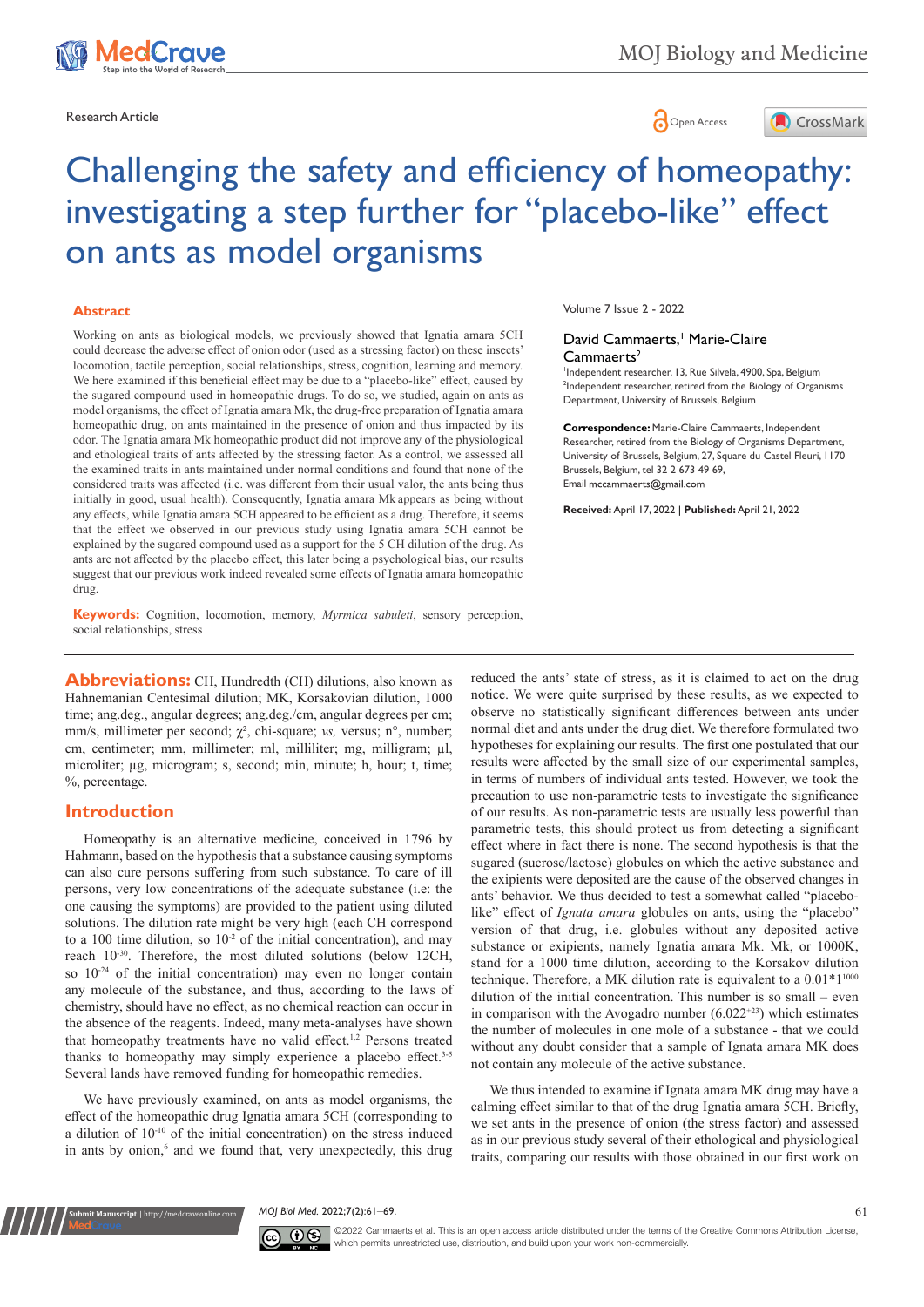the subject. Then, we gave the homeopathic "placebo" Ignatia amara Mk to these ants living in the presence of onion, assessed their same traits and compared the results with those just before obtained for ants in presence of onion. After that, we relocated the ants in a new tray having never contained onion and we replaced their sugar water tubes by new ones not containing the homeopathic product. One day later, as a control, we again assessed the considered ants' traits and compared the obtained results with those just before obtained for ants having onion around them and consuming Ignatia Mk. These three series of experiments should reveal if the homeopathic "placebo" Ignatia Mk can decrease the ants' state of stress thanks to the sugared granules of the product.

Before relating our experimental work, we here below briefly recall the symptoms *Ignatia amara* is supposed to treat, why we use ants as models, which species we used and what we know on it, as well as the ethological and physiological traits we considered.

#### **Information on Ignatia amara**

Ignatia amara drug is produced from the bean of Saint Ignatius, the seed of a *Strychnos ignatii* P.J.Bergius, 1778, a species of small shrub belonging to the Loganiaceae family, native to the Philippines. This species was formerly called *Ignatia amara* and this name remained for the homeopathic drug produced from the plant extract. The seeds of this plant contain two alkaloids, strychnine and brucine. Ignata amara is recommended by homeopaths for treating, among others, anxiousness, insomnia, nervousness, dizziness, headaches, and nervous breakdowns, each time using an adequate dosage [https://www.doctissimo.fr › souches-homeopathiques, https:// pharmacieetnature.com › produit › 1773-ignatia-amara, https:// pharmacy-medi-market.be  $\rightarrow$  pharmacie  $\rightarrow$  ignatia...]. This is why we studied its effect on ants in presence of onion because this plant, due to its chemical compounds, largely stress, annoys and irritates them.

#### **Why using ants as models?**

Most important biological traits are identical for any animal species (genetic, muscles contraction, nerve impulses, respiration, protein synthesis ...).<sup>7</sup> This explains why physiological, medicinal and ethological studies are firstly conducted in animals, and thereafter in humans.<sup>8</sup> For instance, fruit flies, cockroaches, bees, mice, and monkeys are often used. Insects are often used since they rapidly develop and can easily be maintained in laboratory.<sup>9</sup> Hymenoptera, among others, are used, and ants can thus be used.<sup>10</sup> They can be so the more because they detain complex behavior and several evolved skills. Among others, they build complex nest, communicate with congeners thanks to pheromones, mark the different parts of their territories, navigate using memorized cues, take care of their brood and queens, clean their nest and manage cemeteries at its frontiers.<sup>11</sup> The effect of substances and environmental factors on these abilities can thus be examined, what allows emitting hypothesis about the effects of these substances and factors on humans' health.

#### **Which species was used and what is known on it?**

We worked on the species *Myrmica sabuleti,* Meinert, 1861, the biology of which we now well know. Indeed, we studied their eyes morphology, visual perception, conditioning ability, recruitment strategy, navigation system, as well as the ontogenesis of some of their abilities.12,13 They detain several numerosity abilities, can expect the occurrence of an event on the basis of previous such occurrences, recognize themselves in a mirror, to name just a few of their abilities.14-17 We here once more used *M. sabuleti* as a model for studying the efficiency of a homeopathic placebo.

#### **Which traits were considered?**

We intended to examine the impact of onion as well as of onion with at the same time Ignatia Mk on the ants' food intake, general activity, locomotion, orientation ability, tactile (pain) perception, social relationships, stress, cognition, conditioning ability and memory. The experimental methods for doing so are identical to those many times used and explained in published papers.18-20 They will be here rather briefly related, though not avoiding some inevitable plagiarism.

# **Materials and methods**

#### **Collection and maintenance of ants**

The experiments were conducted on two colonies of *M. sabuleti*  collected in May 2021, in the Aise valley (Ardenne, Belgium), in an abandoned quarry. The colonies contained about 600 workers, brood and a queen. Each colony was maintained in one to three glass tubes half filled with water, a cotton plug separating the water from the ants' compartment. The nest tubes of each colony were set in a tray (34cm x 23cm x 4cm) which served as a foraging area. In them, pieces of *Tenebrio molitor* larvae (Linnaeus, 1758) were provided three times per week, and a small cotton plugged tube filled of sugar water (concentration: 15%) was permanently provided (Figure 1). The luminosity of the laboratory equaled *ca* 330 lux while working on ants and *ca* 110 lux during the other time periods. The ambient temperature equaled *ca* 20°C, the humidity *ca* 80%, and the electromagnetic field *ca* 2 μWm2, all these conditions being suitable to the species. Ants are here often named 'workers' or 'nestmates' as commonly do researchers on social insects.



**Figure 1** Successively, 1 to 6: the two used colony, the built of the cube used for conditioning ants, set of pieces of onion in the ants' foraging area, the homeopathic product here analyzed, the realization of the solution of this product given to the ants, and ants drinking this solution.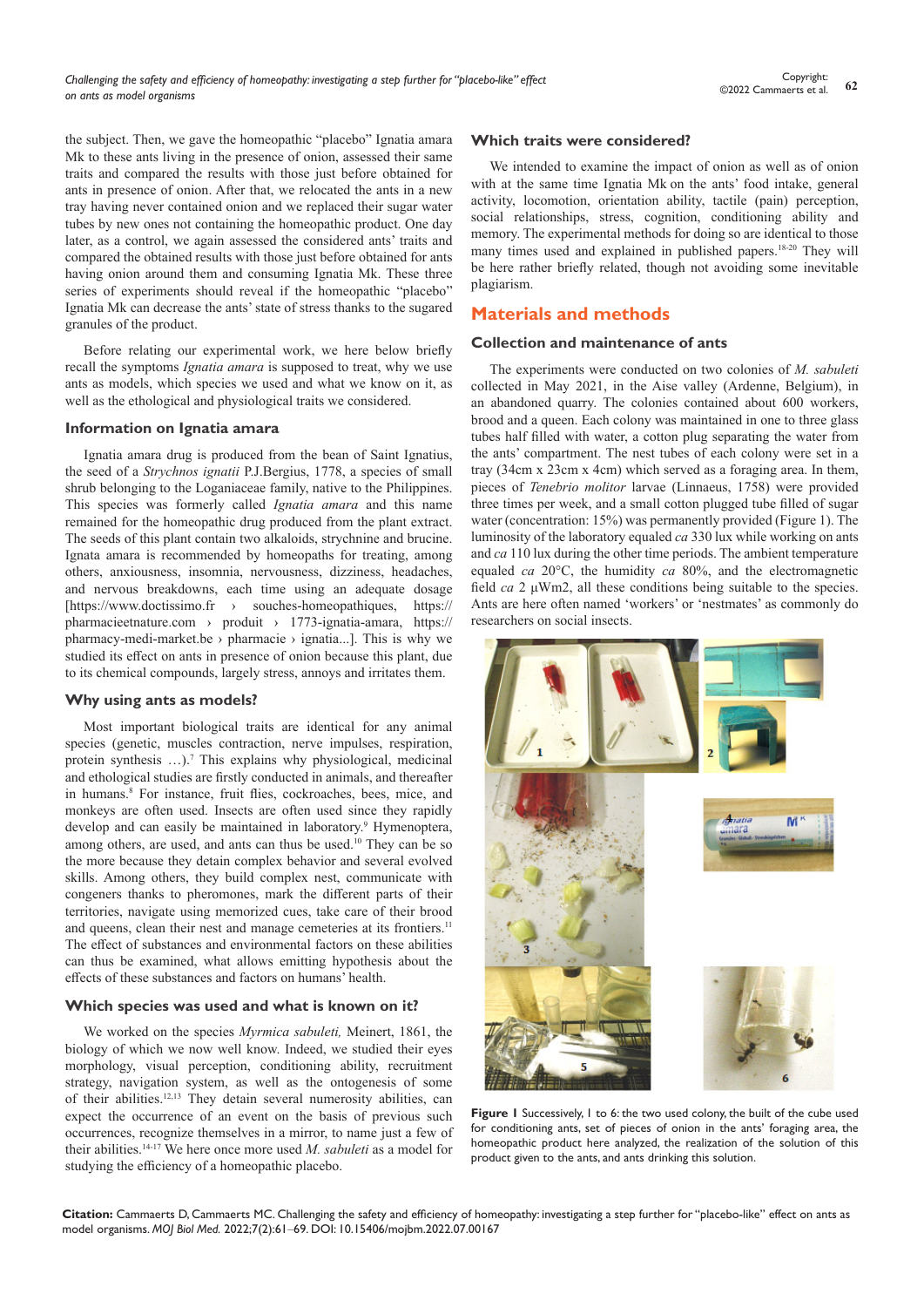# **Onion and solution of Ignatia amara Mk given to the ants**

We deposited 16 pieces (about 1 cm<sup>3</sup>) of onion on the two colonies' foraging area, between the nest entrances and the food sites, and we renewed these pieces of onion each two days (Figure 1). A package of Ignatia amara Mk , Boiron® (F 695 10 Messigny) was provided by the pharmacist Wera (1170 Bruxelles). According to their symptoms, humans are advised to consume one to five tablets of this homeopathic product each day. Humans treated with Ignatia amara Mk consume thus, meanly, 3 tablets of this product drinking at the same time about one liter of water. Insects, and thus ants, due to their anatomy (cuticle) and physiology (excretory apparatus), consume about 10 less water than mammals. Consequently, to provide the ants with an Ignatia amara Mk diet similar to that of humans, they must be provided with a solution of 3 tablets of this product in 100 ml of water. Due to the needed amount of solution for performing the experiments using it, and to the ants' need of sugar, we made a solution of 1 tablet in 33 ml of sugar water, that usually given to the ants. We delivered this solution to the ants in their usual sugar water tubes plugged with cotton. We checked each day if the ants consumed the provided solution, and effectively they did (Figure 1).

### **Food consumption, general activity**

For each three conditions of ants' maintenance, the workers sighted on the meat food, those staying at the entrance of the sugar water tube, and those being active at any places (foraging area, food sites, inside of the nest) were counted four times for each two used colonies (n° of counts:  $4 \times 2 = 8$  for each kind of count). The daily mean of these 8 counts was established for each kind of maintenance and each kind of count (Table 1, lines 1 to 6). For each kind of count, these six daily means, obtained for ants under one and another kind of maintenance, were compared using the non-parametric test of Wilcoxon.21 In addition, for each kind of maintenance and of count, the mean of the six daily means was established (Table 1, last line).

Table I Effect of Ignatia Mk on the impairments caused by onion on the ants' food intake and general activity. For each trait and situation, the table gives the mean numbers of counted ants each day (lines I to VI) as well as the mean of these six daily means (line I-VI). The homeopathic product did not ameliorate any of the three considered traits affected by the onion odor

| days         | with onion |             |             |      | onion + Ignatia Mk   |      |      | normal situation |          |  |  |
|--------------|------------|-------------|-------------|------|----------------------|------|------|------------------|----------|--|--|
|              | meat       | sugar water | activity    | meat | sugar water activity |      | meat | sugar water      | activity |  |  |
|              | 0.5        | 0.75        | 8.25        | 0.5  | 0.63                 | 9.13 |      | 2                | 14.25    |  |  |
| $\mathbf{H}$ | 0.38       |             | 8.38        | 0.13 | 0.88                 | 10.5 | 1.25 | 2.25             | 15.25    |  |  |
| Ш            | 0.38       | 0.5         | 8           | 0.13 | 0.75                 | 9    | 1.5  | 1.88             | 11.5     |  |  |
| IV           | 0.38       | 0.38        | 6.5         | 0.25 | 0.63                 | 8.5  | 1.63 | 2.63             | 16.25    |  |  |
| V            | 1.5        | 1.38        | 10.5        | 1.13 |                      | 8.5  | 1.5  | 2.5              | 17.88    |  |  |
| VI           | 0.5        | 1.5         | $ 0\rangle$ | 0.75 |                      | 8    | 1.63 | 2.63             | 17.38    |  |  |
| $ -V $       | 0.6        | 0.75        | 8.6         | 0.48 | 0.82                 | 8.94 | 1.13 | 2.32             | 15.42    |  |  |

#### **Linear and angular speeds, orientation**

These traits were assessed on ants freely moving in their foraging area, the speeds without stimulating them, the orientation while stimulating them with a nestmate tied to a piece of paper (Figure 2A). A tied nestmate emits its attractive mandible glands alarm pheromone. To assess the ants' speeds and later their orientation, 40 trajectories were recorded and analyzed thanks to software<sup>22</sup> set up according to the following definitions. The linear speed (in mm/s) was the length of a trajectory divided by the time spent to travel it; the angular speed (in ang.deg./cm) was the sum of the angles made by successive adjacent segment of a trajectory divided by the length of this trajectory; the orientation (in ang. deg.) to a location was the sum of successive angles made by the direction of the trajectory and the direction towards the location, divided by the number of measured angles. An orientation value lower than 90° signifies a tendency to walk toward the location. An orientation value larger than 90° signifies an avoidance of the location. For each quantified variables, the median and the quartiles of the 40 obtained values were established (Table 2, lines 1, 2, 3) and the distribution of these 40 values obtained for the three ants' maintenance conditions was compared to one another using the nonparametric  $χ²$  test.<sup>21</sup>

**Table 2** Effect of Ignatia Mk on the impairments caused by onion on five ants' physiological and ethological traits. The table gives the median (and quartiles) or the mean [and the extremes] of the recorded data. The homeopathic product appeared to be ineffective at counteracting the adverse effects of onion odor.  $mm/s = millimeter per second, ang. deg. = angular degree; cm = centimeter, n<sup>o</sup> = number$ 

| <b>Traits</b>               | with onion           | onion + Ignatia Mk  | normal situation    |  |  |
|-----------------------------|----------------------|---------------------|---------------------|--|--|
| linear speed (mm/s)         | $12.4(10.3 - 13.8)$  | $11.5(10.5 - 13.8)$ | $9.6(8.4 - 10.1)$   |  |  |
| angular speed (ang.deg./cm) | $155(142 - 171)$     | $167(148 - 180)$    | $116(102 - 140)$    |  |  |
| orientation (ang.deg.)      | $69.0 (58.6 - 78.9)$ | $61.7(52.8 - 81.7)$ | $34.5(25.4 - 44.1)$ |  |  |
| audacity $(n^{\circ})$      | $1.50$ $[0 - 2]$     | $1.45$ $[1 - 2]$    | $3.15$ $[2 - 4]$    |  |  |
| tactile (pain) perception   |                      |                     |                     |  |  |
| linear speed                | $8.1(7.5 - 8.6)$     | $8.2(7.3 - 8.8)$    | 5.1 $(4.7 - 6.0)$   |  |  |
| angular speed               | $138(122 - 160)$     | $145(131 - 159)$    | $279(262 - 303)$    |  |  |
| on a rough substrate        |                      |                     |                     |  |  |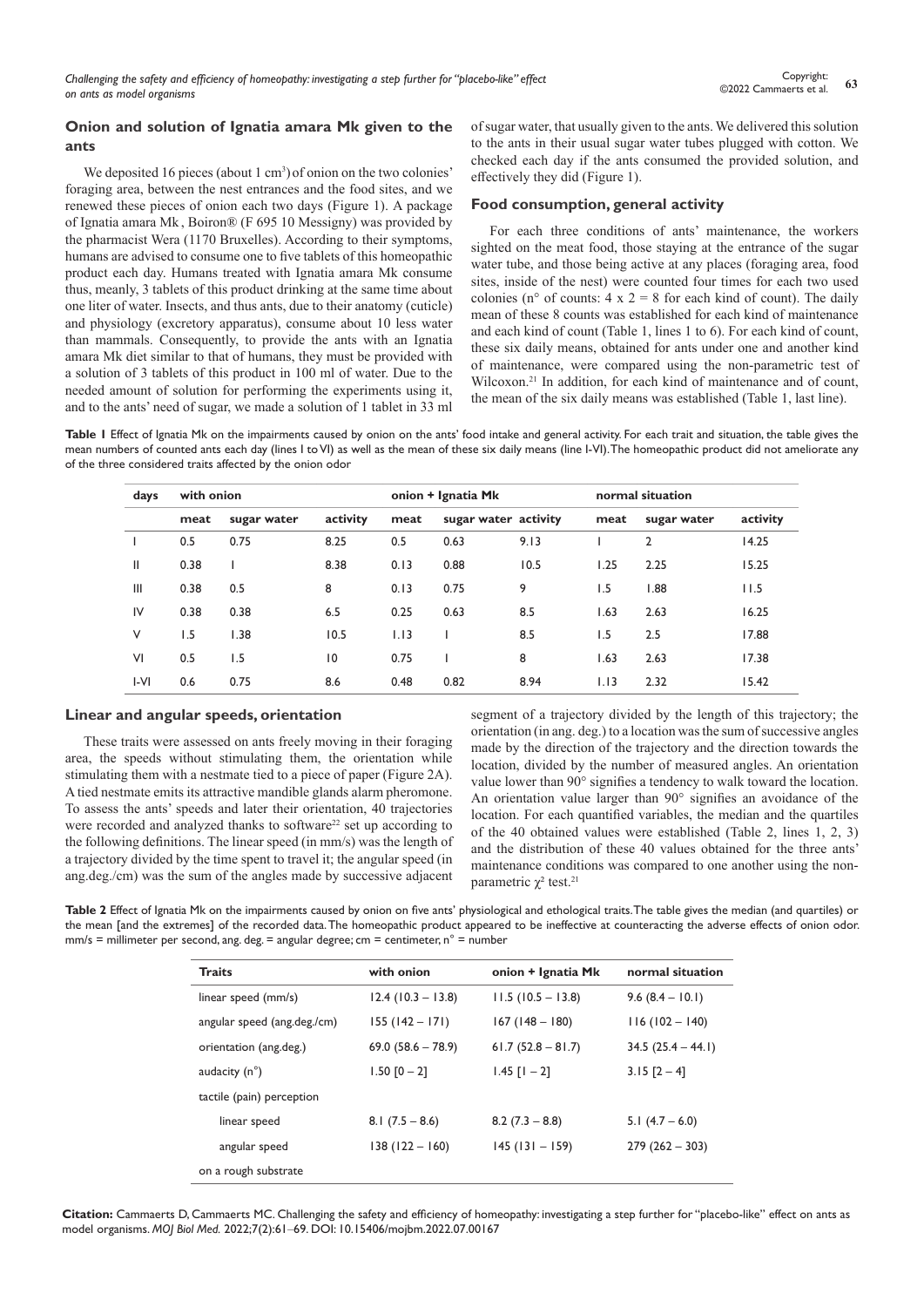*Challenging the safety and efficiency of homeopathy: investigating a step further for "placebo-like" effect on ants as model organisms*

#### **Audacity**

This trait was evaluated through the ants' tendency in coming onto an unknown apparatus provided in their foraging area. This apparatus consisted in a cylinder (height =  $4 \text{ cm}$ ; diaeter = 1.5) vertically tied to a squared platform (9 cm<sup>2</sup>), these two pieces being in white strong paper Steinbach® paper (Figure 2B). For each two colonies, the workers sighted at any place on the apparatus were counted 10 times over 10 minutes (n° of counts:  $10 \times 2 = 20$ ). The mean and the extremes of the obtained numbers were established (Table 2, line 4). The successive numbers obtained for each two colonies were correspondingly added; then they were chronologically summed by two. This doing provided five successive sums, and those relative to each kind of ants' maintenance were compared to one another using the non-parametric Wilcoxon test.<sup>21</sup>

# **Tactile (pain) perception**

If perceiving the rough character of a substrate, ants walk on it with difficulty, slowly, sinuously, often touching the substrate with their antennae. If poorly perceiving the uncomfortable character of a substrate, ants walk on it rather easily, rapidly, not very sinuously, and seldom touch it with their antennae. Therefore, for evaluating the ants' tactile (pain) perception, their linear and angular speeds of their walking on a rough substrate were assessed as explained in the subsection relative to these speeds assessment. This was done using an apparatus, for each colony, consisting of a tray (15 cm x 7 cm x 4.5 cm) inside of which a piece of n° 280 emery paper duly folded was

set in order to divide the tray in a first 3 cm long zone, a second 3 cm long one containing the emery paper, and a last 9 cm long zone. An experiment consisted in setting 12 ants of each two colonies in the first zone of their own apparatus, and in recording their trajectories when they walked on the emery paper. The ants' linear and angular speeds were then assessed as usually, the number of analyzed trajectories equaling 24 (Figure 2C). For each kind of speed, the median and quartiles were established (Table 2, lines 5, 6), and the distributions of the 24 values obtained for each kind of ants' maintenance were compared to one another using the non-parametric  $\chi^2$  test.<sup>21</sup>

#### **Brood caring**

For each two colonies, a few larvae or nymphs were removed from the nest and set in front of the entrance. In each two colonies, five of these larvae or nymphs and the workers' behavior towards them were observed during five minutes (Figure 2D). The number (5 x  $2 = 10$ ) of these larvae or nymphs not re-entered after 30 seconds, 1, 2, 3, 4, and 5 minutes were counted (Table 3, line 1). Only ten larvae or nymphs were considered because all of them must be looked simultaneously. Also, the experiment was performed only once because removing brood out of the nest generates a strong social perturbation which could imperil the brood survival. The six successive numbers of not re-entered larvae or nymphs obtained for each two colonies were correspondingly added, and the six sums obtained for ants maintained under the different used experimental conditions were compared to one another using the non-parametric test of Wilcoxon.21

Table 3 Impact of Ignatia Mk on the stress induced by onion on four ants' physiological and ethological traits. The homeopathic product appeared to not change the ants' affected behavior presented in the presence of onion, i.e. it was inefficient. n° = number, aggressive levels are defined in the text, 'a' = numbers of levels  $2 + 3 + 4 / 0 + 1$ , min = minute, s = second

| <b>Traits</b>                                                                            | with onion                                                   | onion + Ignatia Mk                | normal situation                  |
|------------------------------------------------------------------------------------------|--------------------------------------------------------------|-----------------------------------|-----------------------------------|
| brood caring: n° of not reentered larvae over 5'                                         | 2 3 4 5 min<br>30s<br>-1                                     | $12345$ min<br>30s                | 30s   2 3 4 5 min                 |
|                                                                                          | 10 8 8 6 4<br>$10^{\circ}$                                   | 10 10 9 8 7 7                     | 9<br>74100                        |
| relationships: n° of aggressive levels 0-4;'a'                                           | $2 \t3 \t4$<br>$\mathbf{0}$<br>ʻa'                           | $\mathbf{0}$<br>$2 \t3 \t4 \t a'$ | $\mathbf{0}$<br>$2 \t3 \t4$<br>a' |
|                                                                                          | 23 48 56 2 0 0.82                                            | 20 36 53 0 0<br>0.95              | 56 50 13 0<br>$0 \t 0.12$         |
| escaping: n° of ants escaped over 12 min                                                 | 2 4 6 8 10 12 min                                            | 2 4 6 8 10 12 min                 | 2 4 6 8 10 12 min                 |
|                                                                                          | $0\quad 0\quad 0\quad 0$<br>$\overline{2}$<br>$\overline{4}$ | 0 0 0 2 2 3                       | 4 6 8 10 11                       |
| cognition: n° of ants in front (f) and beyond (b) a<br>twists and turns path over 12 min | 2 4 6 8 10 12min                                             | 2 4 6 8 10 12min                  | 6 8 10 12min<br>$2 \quad 4$       |
|                                                                                          | f 22 19 17 16 15 14                                          | f 26 21 19 17 15 14               | f 23 18 14 12 11 10               |
|                                                                                          | <b>b000012</b>                                               | b 0 0 0 0 2 3                     | b 0 1 2 3 6 9                     |

#### **Social interactions**

Ants pertaining to the same colony do not aggress themselves. This social peaceful behavior may be affected by environmental elements or consumed products. The effect of onion and of onion together with the consumption of Ignatia Mk on these social interactions was studied by performing, for each kind of maintenance, five dyadic workers' encounters for each two used colonies. These 2 x 5 encounters were made in a cup (diameter  $= 2$  cm, height  $= 1.6$ cm), the borders of which having been covered with talc to prevent ants from escaping, and during each encounter, an ant of the pair was observed during 5 minutes. The numbers of times it did nothing (level 0 of aggressiveness), touched the other ant with its antennae (level 1), opened its mandibles (level 2), gripped and/or pulled the other ant (level 3), and tried to sting or stung the other ant (level 4) were recorded (Figure 2E, Table 3, line 2). The numbers obtained for the two colonies and the ten observed ants were correspondingly added. The distributions of the values obtained for the five levels of aggressiveness under the ants' three kinds of maintenance (onion, onion + Igantia  $M^k$ , normal situation) were compared to one another using the non-parametric  $\chi^2$  test.<sup>21</sup> In addition, each time, a variable 'a' evaluating the ants' social relationships was established, this 'a' variable being the number of aggressiveness levels  $2 + 3 + 4$  divided by that of aggressive levels  $0 + 1$  (Table 3, line 2).

#### **Stress, cognition**

In order to escape from an enclosure, an individual must stay calm, not stressing, and cautiously look for an exit. Also, it must detain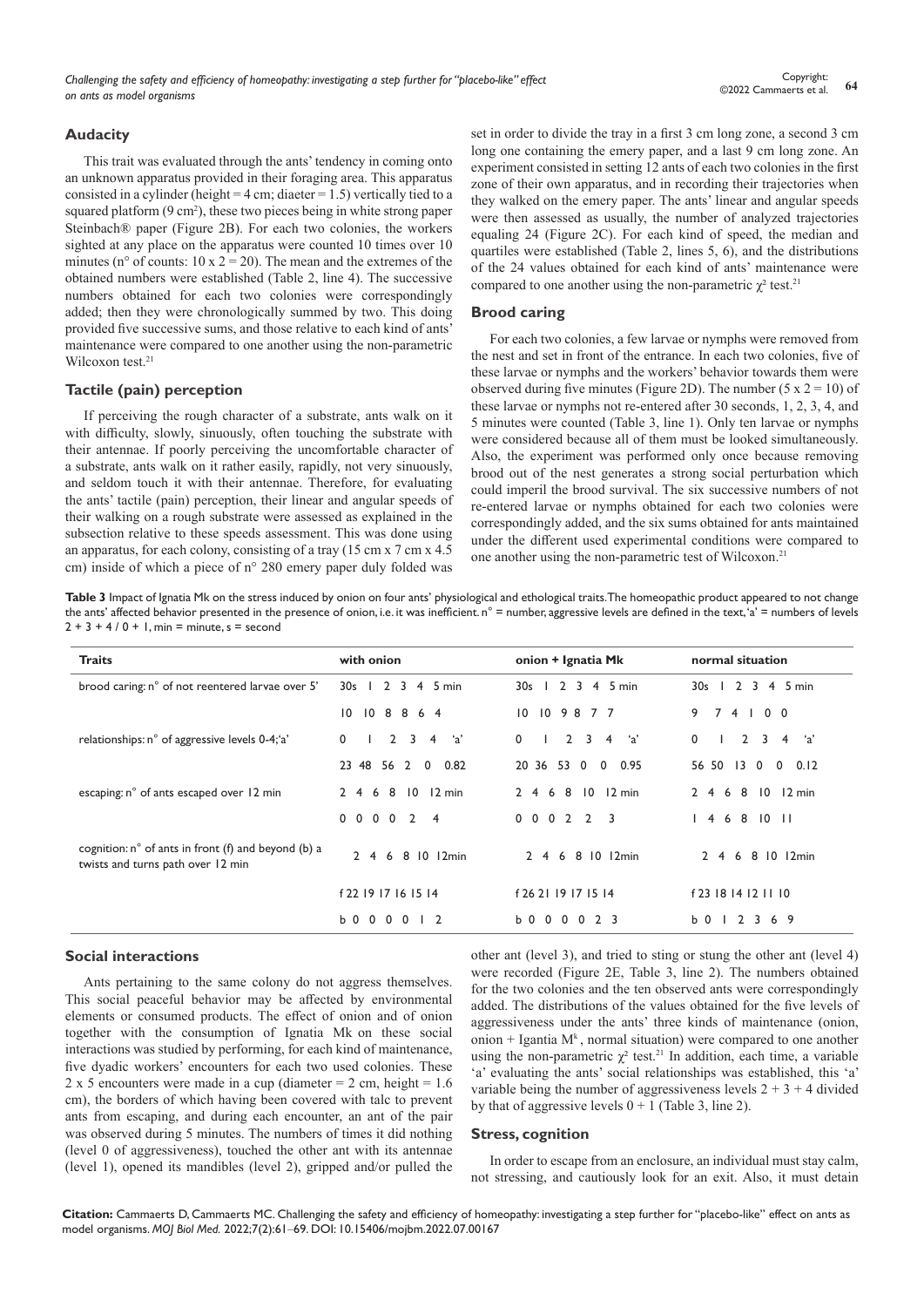some intact cognitive abilities. To study the state of stress and the cognition of ants living under the three considered maintenances, each time, for each two colonies, six ants were enclosed under a reversed cup (made of polyacetate; height = 8 cm, bottom diameter = 7 cm, ceiling diameter = 5 cm) set in the foraging area. The inside surface of these enclosures were covered with talc to prevent ants from climbing on it. In the bottom rim of the enclosure, a notch (3 mm height, 2 mm broad) was managed as an exit allowing the ants escaping (Figure 2F). Twenty seconds after that the six ants were in the enclosure, those escaped after 2, 4, 6, 8, 10 and 12 minutes were counted for each two colonies. The numbers obtained for the two colonies were correspondingly added (Table 3, line 3). The six sums obtained for ants living under the three considered kinds of maintenance were compared to one another using the non-parametric Wilcoxon test.<sup>21</sup>



**Figure 2** Some views of the experiments made to know the efficiency of Ignatia Mk. 1: pieces of onion on the ants' foraging area; 2: still with such pieces with in addition the homeopathic product in their sugar water; 3: normal maintenance, i.e. no onion, no homeopathic product. Obviously, the ants similarly and not as usual behaved under the two first maintenances, and correctly, normally under the third maintenance.

#### **Cognition**

For each considered maintenances, the ants' cognition was evaluated through their ability in crossing a twists and turns path. To do so, two pieces (each one measuring 4.5 cm x 12 cm) of strong white paper (Steinbach®) were duly folded and inserted in a tray (15 cm x 7 cm x 4.5 cm) what allowed obtaining a twists and turns path between a first 2cm long zone in front of this path, the difficult path, and a 8 cm long zone beyond the path (Figure 3A). Each colony had its own apparatus. An experiment on a colony consisted in transferring 15 workers into the first zone of the apparatus and in counting after 2, 4, 6, 8, 10 and 12 minutes the ants still in that zone as well as those having reached the zone located beyond the twists and turns path. The numbers obtained for the two colonies were correspondingly added (Table 3, line 4). For the zone lying in front and that lying beyond the difficult path, the six sums obtained for ants living under the three considered maintenances were compared to one another using the non-parametric Wilcoxon test.21

#### **Learning, memory**

For each two used colonies, at a given time, a green (maintenance with onion), yellow (maintenance with onion + Ignatia  $M<sup>k</sup>$ ), blue (normal maintenance) hollow cube (Figure 1), made of strong paper (Canson®), was set above the entrance of the tube filled of sugar water (Figure 3Ba) and the pieces of mealworm were in addition deposited very near the cube. The use of three different colors for the cube is due to the fact that, since an individual has acquired conditioning to a stimulus, it keeps its conditioning during a rather long time and can no longer be sued for assessing its conditioning to this stimulus. As soon as having deposited the adequate cube, the ants underwent operant visual conditioning. Over the ants' conditioning acquisition, then after the cube removal, over the ants' loss of conditioning**,** the workers of each two colonies were tested in a Y-maze, each colony having its own maze. The latter was made of strong white paper, had its sides slightly covered with talc, was deposited in a separated tray (15 cm  $\times$ 7 cm  $\times$  5 cm), and was provided with an adequate hollow cube randomly in its left or right branch. To make a test on a colony, 10 workers were one by one deposited in the maze before its division into two branches, and the ants' choice of one or the other branch of the maze was recorded (Figure 3Bb). Choosing the branch containing the cube was giving the correct response. After a worker had been tested, it was kept in a glass until 10 ants of its colony were tested, and after having tested 10 ants, all of them were set back in their foraging area. Tests were performed 7, 24, 31, 48, 55 and 72 hours after the start of the ants' conditioning as well as after the cube removal (Table 4). The responses given by ants of the two colonies were correspondingly added, what allowed establishing the proportions of correct responses (the ants' conditioning scores) at each considered times (Table 4). The six  $+$  six proportions obtained for ants living under the three considered maintenances were compared to one another using the non-parametric Wilcoxon test.21



Figure 3 Photos of two experiments made to know if Ignatia Mk had a real effect. 1: pieces of onion in the ants' foraging area; 2: such pieces and Ignatia Mk in the ants' sugar water; 3: normal situation. A: experiment relative to the ants' cognition; Ba: ants' training, Bb: ants' test. Obviously, the homeopathic product did not change the ants' behavior observed in the presence of onion and impacted by this plant odor. It was inefficient.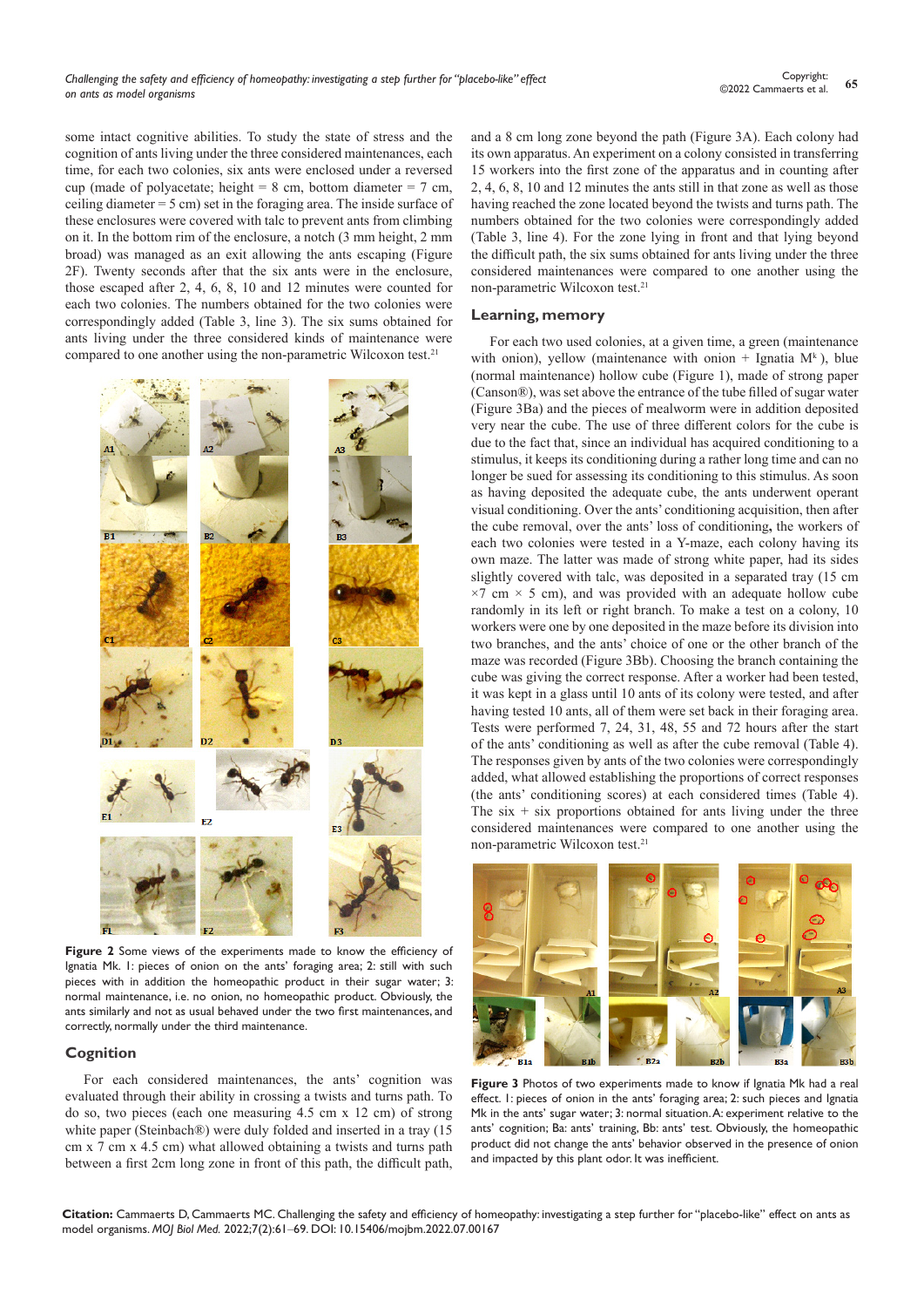Table 4 Impact of Ignatia Mk on the effect of onion on the ants' ability in acquiring conditioning and on their memorization. The table gives the numbers of ants of two colonies giving the right *versus* wrong responses when tested in a Y maze, and on this basis, the ants' conditioning scores. The homeopathic product did not counteract the situation (poor conditioning acquisition) occurring in the presence of onion; it was inefficient

| Time (hours)   | with onion        |            |     | onion + Ignatia Mk |            |     |                   | normal situation |     |  |
|----------------|-------------------|------------|-----|--------------------|------------|-----|-------------------|------------------|-----|--|
| 7              | $5$ vs $5$        | $5$ vs $5$ | 50% | $5 \text{ vs } 5$  | $4$ vs 6   | 45% | $6 \text{ vs } 4$ | $7$ vs $3$       | 65% |  |
| 24             | $5$ vs $5$        | $6$ vs $4$ | 55% | $5 \text{ vs } 5$  | $5$ vs $5$ | 50% | $6 \text{ vs } 4$ | 7 vs 3           | 65% |  |
| 31             | $3 \text{ vs } 7$ | $5$ vs $5$ | 40% | $4$ vs $6$         | $5$ vs $5$ | 45% | $7$ vs $3$        | $7$ vs $3$       | 70% |  |
| 48             | $6$ vs $5$        | $5$ vs $5$ | 55% | $5$ vs $5$         | $4$ vs $6$ | 45% | 8 vs 2            | 8 vs 2           | 80% |  |
| 55             | $5$ vs $5$        | $5$ vs $5$ | 50% | $6$ vs $4$         | $6$ vs $4$ | 60% | 8 vs 2            | 8 vs 2           | 80% |  |
| 72             | $7$ vs $3$        | $6$ vs $4$ | 65% | $7$ vs $3$         | $6$ vs $4$ | 65% | $9$ vs $1$        | $9$ vs $1$       | 90% |  |
| cue removal    |                   |            |     |                    |            |     |                   |                  |     |  |
| $\overline{7}$ | $6$ vs $4$        | $6$ vs $4$ | 60% | $7$ vs $3$         | $5$ vs $5$ | 60% | $9$ vs $1$        | $9$ vs $1$       | 90% |  |
| 24             | $5$ vs $5$        | $6$ vs $4$ | 55% | $6$ vs $4$         | $5$ vs $5$ | 55% | 8 vs 2            | $9$ vs $1$       | 85% |  |
| 31             | $6$ vs $5$        | $5$ vs $5$ | 55% | $5$ vs $5$         | $5$ vs $5$ | 50% | $9$ vs $1$        | $7$ vs $3$       | 80% |  |
| 48             | $6$ vs $4$        | $6$ vs $4$ | 60% | $6$ vs $4$         | $6$ vs $4$ | 60% | 8 vs 2            | 8 vs 2           | 80% |  |
| 55             | $5$ vs $5$        | $4$ vs $6$ | 45% | $4$ vs $6$         | $6$ vs $4$ | 50% | 8 vs 2            | 8 vs 2           | 80% |  |
| 72             | $6$ vs $4$        | $4$ vs 6   | 50% | $6$ vs $4$         | $4$ vs 6   | 50% | $9$ vs $1$        | 8 vs 2           | 85% |  |

# **Results and discussion**

Though the experiments were made on ants successively maintained with pieces of onion on their foraging area, with such pieces of onion and the homeopathic product in their sugar water, and finally under normal conditions, the results are here below reported otherwise. The different ants' ethological and physiological examined traits are successively considered, and each time, the results obtained for the three kinds of ants' maintenance are related, referring to Tables and Figures which are presented exactly in the same order, all this for the readers' convenience.

# **Food intake, activity**

Results are given in Table 1. With pieces of onion in their foraging area, the ants eat and drunk little, and were not very active at any time. When the homeopathic product was added to their sugar water, they behaved nearly in the same way. Though there was some differences due to the development of the brood (several larvae became nymphs and no longer needed meat), statistically, these differences were not significant: meat intake: N=5, T=+3, -12, P=0.156; sugar water consumption: N=6, T=+7, -14, P=0.281; activity: N=6, T=+13, -8, P=0.344. Ignatia Mk did not ameliorate the ants' food consumption and activity impacted by the odor of onion. In the absence of the latter plant and the homeopathic product, after having recovered for one day, the ants consumed more meat, drunk more sugar water, and were far more active than while living under the two previous experimental conditions. For the three examined traits, the difference was statistically different: N=6, T=21, P=0.016. The ants were thus initially in good health, but were affected by onion odor, and Ignatia Mk could definitely not reduce the adverse effect of onion. The latter product was thus inefficient, at least for the three here considered traits.

#### **Linear and angular speeds**

Results are given in Table 2, lines 1, 2. While having pieces of onion in their foraging area, the ants walked erratically, sinuously, quickly, often jerking, and obviously stressing. The obtained values

of speeds (12.4 mm/s, 155 ang.deg./cm) were very similar to those previously obtained for ants under such a maintenance (12.8 mm/s, 157 ang.deg./cm).<sup>6</sup> While consuming in addition the homeopathic product, the ants' linear speed was statistically similar to that presented in only the presence of onion ( $\gamma^2$ =1.81, df=2, 0.30 < P < 0.50) while their angular speed was statistically somewhat larger ( $\chi^2$ =7.51, df=2,  $0.02 < P < 0.05$ ). This could be due to an increase of the effect of onion (present near the ants since 12 days), and to an inefficiency of Ignatia Mk in reducing the perturbing and stressing effect of onion. With no onion on their foraging area and no Ignatia Mk at their disposal, the ants walked less rapidly and less sinuously, and this was statistically significant: linear speed:  $\gamma^2 = 26.68$ , df=2, P < 0.001; angular speed:  $\gamma^2 = 43.10$ , df=3, P < 0.001. Trajectories recording and assessment was repeated and the obtained results were similar: linear speed: 10.9 (9.9 – 11.0) mm/s; angular speed: 120 (100 – 123) ang.deg./cm. Consequently, the experimented ants, when normally maintained, walked as usually, i.e. not rapidly, not sinuously; onion increased these two speeds; and Ignatia Mk did not reduced the impact of onion on the ants' locomotion, i.e. it was inefficient.

#### **Orientation**

Results are given in Table 2, line 3, and photos are shown in Figure 2A. Ants having pieces of onion in their foraging area poorly oriented themselves towards a tied nestmate. They failed in reaching this attractive stimulus or went over it. The obtained median value of orientation (69.0 ang. deg.) almost equaled that previously found for such maintained ants (65.0 ang. deg.).<sup>6</sup> After they consumed the homeopathic product since two days, these ants living in presence of onion presented an orientation just not significantly different (so not better) than that they had while not consuming the product ( $\gamma^2 = 5.66$ , df=2,  $0.05 \le P \le 0.10$ ). Consequently, Ignatia Mk did not decrease the stressing effect of onion, appearing thus, as in the previous experiment, inefficient, or at least far too ineffective. As a control, ants maintained under normal conditions (with no onion odor and no Ignatia Mk) very well orientated themselves towards a tied nestmate. The difference between their value of orientation and that of ants in presence of onion and consuming the drug product was statistically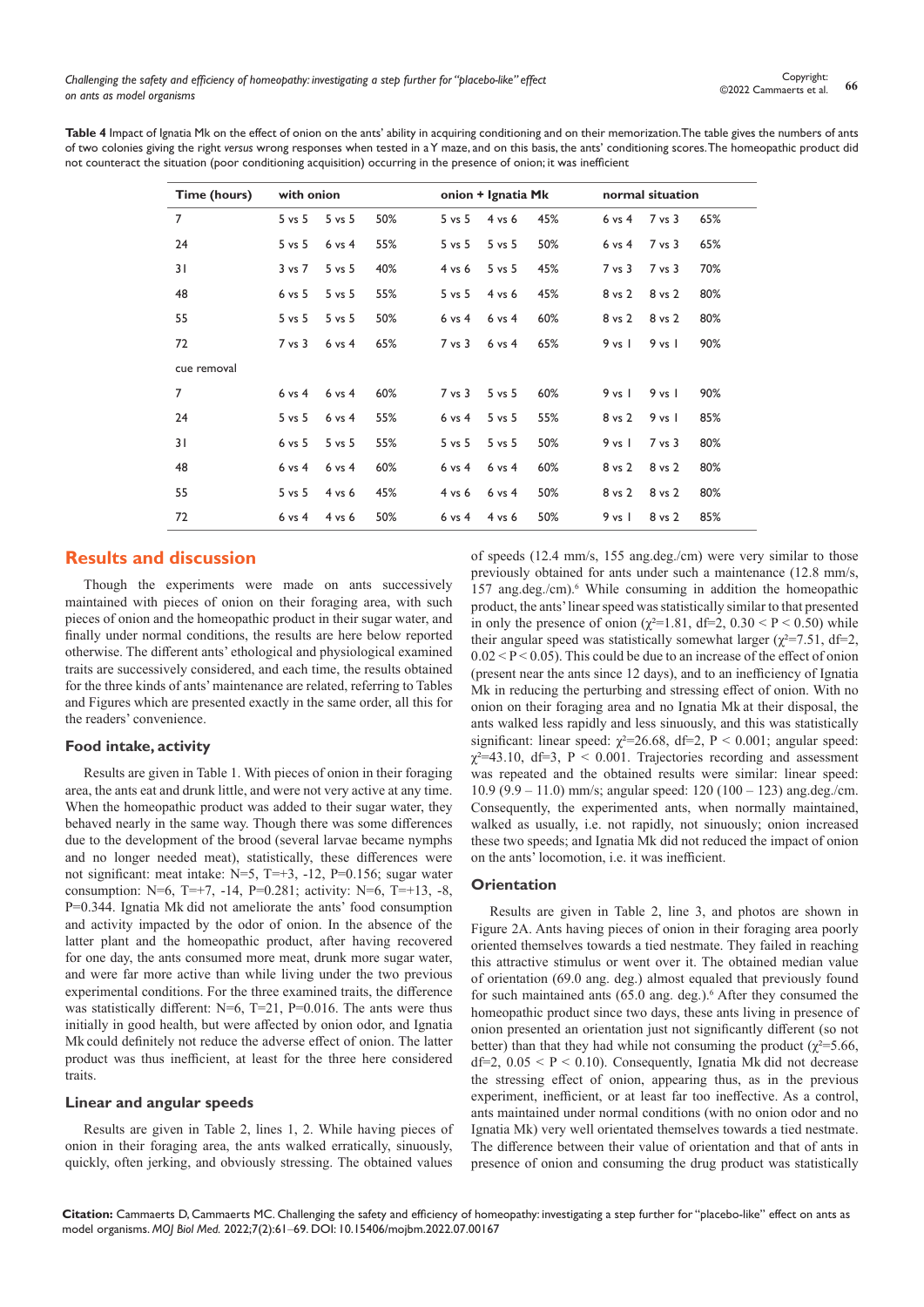significant:  $\chi^2$ =33.28, df=2, P < 0.001. We can thus conclude that Ignatia Mk was unable to decrease the adverse effect of onion on the ants' orientation ability.

### **Audacity**

Results can be found in Table 2, line3, and photos in Figure 2B. With pieces of onion in their foraging area, ants were little inclined in coming onto the presented risky unknown apparatus, and if coming on it, they soon went away. The mean value of ants sighted on the apparatus (1.50) approached that previously found for such maintained ants  $(1.65)$ .<sup>6</sup> When having in addition the homeopathic product at their disposal, the ants were still reluctant in coming onto the unknown apparatus, and those which came on it shortly stayed there. The obtained results statistically did not differ from those obtained on ants having onion in their area and not consuming Ignatia Mk (N=4, T=+4, -6, P=0.438). Consequently, the latter product did not reduce the adverse effect of onion on the ants' physiology and behavior. When maintained under normal conditions, the ants were far more inclined to come onto the presented unknown apparatus. The difference between the numbers of workers, living under normal conditions or with onion and Ignatia Mk, sighted on this apparatus was significant: N=5, T=15, P=0.031. Therefore, there was really no doubt that ants were in good, usual health, and that Ignatia Mk was unable to counteract the adverse effect of onion.

#### **Tactile perception**

Table 2, last lines, gives the results and photos are shown in Figure 2C. Ants living with onion in their foraging area did not walk very slowly and sinuously on the provided rough substrate, thus poorly perceiving its uncomfortable character. The obtained median values of speeds (8.1mm/s, 138 ang.deg./cm) were spectacularly similar to those previously obtained for ants living under the same condition (8.0mm/s, 135ang.deg./cm).<sup>6</sup> While they consumed the homeopathic product, these ants perturbed by onion went on poorly perceiving the uncomfortable character of the substrate: they seldom touched the substrate with their antennae, and walked on it rather quickly and not very sinuously. The obtained numerical results did not statistically differ from those corresponding to ants not consuming Ignatia M K and living with onion in their area: linear speed:  $\chi^2=0$ , df=1, NS; angular speed:  $\chi^2$ =1.03, df=2, 0.50 < P < 0.70. It can thus be concluded that the homeopathic product did not allow ants recovering from the onion adverse effect on their sensory perception. While living again under normal conditions, the ants very slowly and sinuously waked on the rough substrate, clearly perceiving its uncomfortable character. The difference between this locomotion and that presented by ants having onion around them and Ignatia  $M^k$  in their sugar water was significant: linear speed:  $\chi^2 = 25.17$ , df=1, P < 0.001; angular speed:  $\chi^2 = 40.61$ ,  $df=1$ ,  $P < 0.001$ . It could thus be admitted that the experimented ants were as usual, in good health and that the homeopathic product could not reduce the adverse effect of onion.

#### **Brood caring**

Numerical results are given in Table 3, line 1, and photos are shown in Figure 2D. Under onion perturbation, the ants badly reentered the larvae experimentally removed from the nest. They delayed in finding the larvae located near them; they had difficulty in taking them correctly in their mandibles. Consequently, after the five experimental minutes, there were still 4 not re-entered larvae among the 10 observed. In our previous work on homeopathy, we also found such a number of not re-entered larvae after five minutes.<sup>6</sup> When the homeopathic product was provided to these ants having onion in their foraging area, the same events occurred, and since several larvae

had then reached the nymph stage and were thus more difficult to be transported, there were still 7 ones not yet re-entered after the five experimental minutes. It can be concluded that Ignatia Mk did not improve the ants' brood caring behavior impacted by the onion odor. Thereafter, while living in the absence of onion and the homeopathic drug, the ants rapidly re-entered the larvae experimentally removed from the nest. As soon as after 3 ½ minutes, all the 10 observed larvae were re-entered. The difference of the numbers of not re-entered larvae over time between ants maintained under normal conditions or in the presence of onion and Ignatia Mk was significant:  $N=6$ ,  $T=21$ , P=0.016. The experimented ants behaved thus as usually, but were affected by onion odor, and Ignatia Mk did not reduce the adverse effect of onion. This homeopathic product was here inefficient.

#### **Social relationships**

Numerical results can be found in Table 3, line 2, and photos seen in Figure 2E. While living with pieces of onion in their foraging area, during the experimental dyadic encounters, the ants did not behave completely peacefully. They did not often stay calmly side by side, and they often opened their mandibles. The variable quantifying their level of aggressiveness equaled 0.82, what was rather high. In our first work on homeopathy, ants having onion in their foraging area had also a rather high such variable, i.e. 0.69.<sup>6</sup> When consuming the homeopathic product, these ants, whose foraging area still contained onion, once more behaved not entirely peacefully. They often opened their mandibles, and seldom stayed calmly side by side. Statistically, there was no difference as for the distributions of the ants' values of aggressive levels, between the ants living in presence of onion or living in presence of onion and consuming Ignatia Mk. Consequently, the latter homeopathic product was inefficient in reducing the stressing, perturbing effect of onion. Thereafter, when maintained under normal conditions, the ants observed during the experimental encounters often stayed near each other, doing nothing or antennal contacts, and sometimes slightly opening their mandibles. The difference between the ants normally maintained or maintained in presence of onion and Ignatia Mk as for their recorded numbers of aggressive levels was highly significant:  $\chi^2$ =43.29, df=2, P < 0.001. Consequently, the ants were initially not aggressive, they became so in the presence of onion, and Ignitia Mk could not reduce this adverse effect, i.e. it looked like an inefficient drug.

#### **Escaping ability (state of stress and cognition)**

Results are reported in Table 3, line 3, and photos are shown in Figure 2F. With onion in their foraging area, the ants poorly succeeded in escaping from the experimental enclosure. They walked erratically all around the enclosure, not calmly along its rim, and when walking there, they often moved past the exit without using it. Also, if approaching the exit, they had little tendency to go out. This behavior was in agreement with that of ants presented with a risky unknown apparatus (see the subsection relative to audacity). After the twelve experimental minutes, only 4 ants among 12 could escape. In our previous work on homeopathy, in presence of onion, only 7 ants among 12 could escape.<sup>6</sup> Onion increased thus the ants' state of stress, and probably somewhat decreased their cognition, a hypothesis examined in the following subsection. When these ants living in the presence of onion additionally consumed the homeopathic product, they were again poorly able to escape from the enclosure, stressing, walking erratically in the enclosure, and generally not going out when walking near the exit. After the twelve experimental minutes, only 3 ants among 12 could escape. There was no statistical difference between this result and that obtained for ants living in presence of onion and not consuming Ignatia Mk (N=2, NS). Consequently, the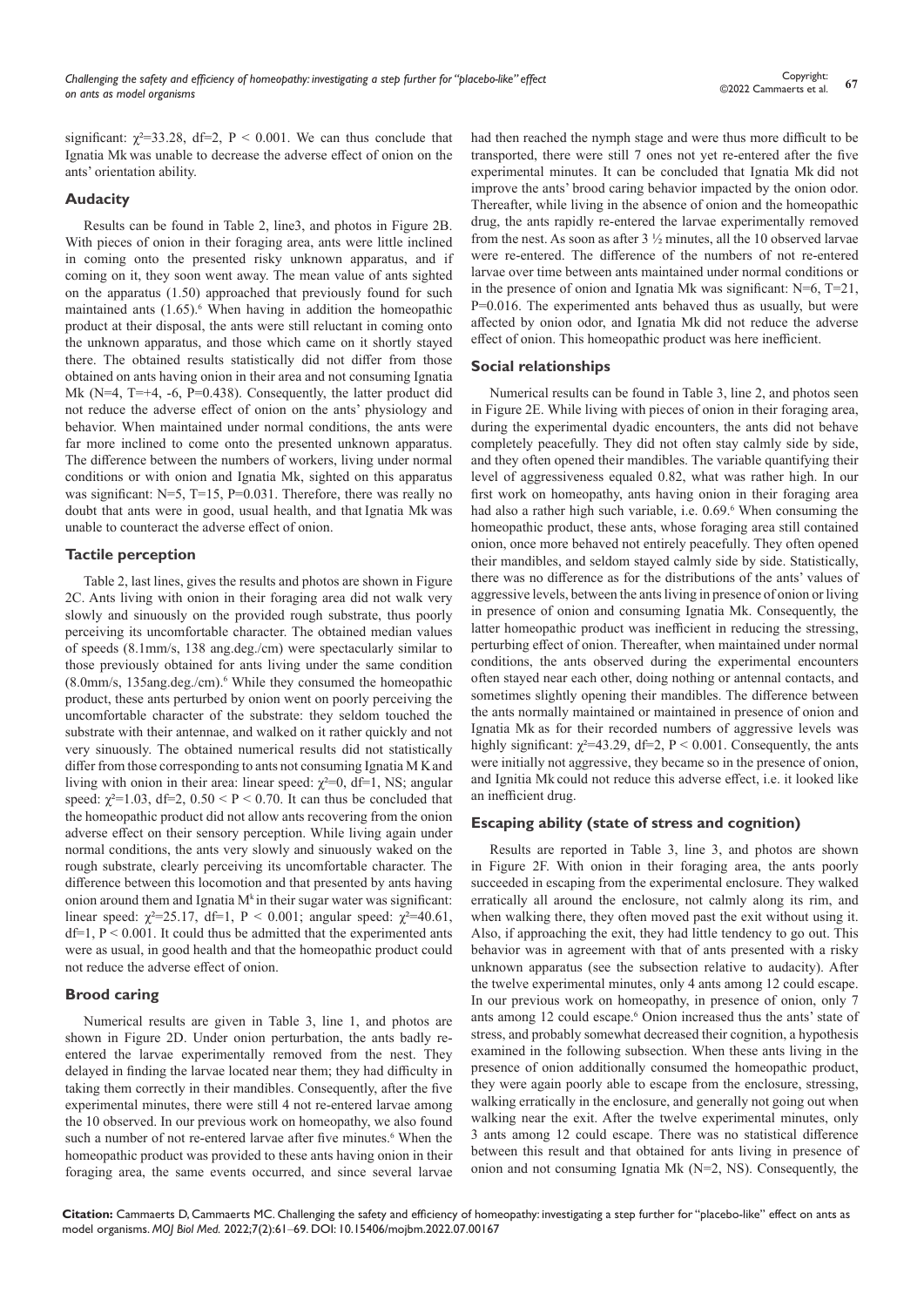latter homeopathic product did not reduce the impact of onion on the ants' state of stress and cognition. When ants were maintained under normal conditions (i.e. without onion and Ignatia Mk), they were more able to go out of the enclosure. They did not stress a lot of. One ant among 12 could escape as soon as after one minute, and 11 among 12 ants were escaped after the 12 experimental minutes. The difference between the numbers of escaped ants over time between the ants under normal maintenance and those living with onion and Ignatia Mk was significant:  $N=5$ , T=15, P=0.031. It could thus be concluded that the experimented ants behaved normally, that onion induced stress and somewhat impacted cognitive abilities, and that the homeopathic product could not counteract the adverse effect of onion, i.e. it was inefficient.

#### **Cognition**

Table 3 gives the results in its last line, and Figure 3A shows photos. While having onion in their foraging area, the ants were little inclined in entering the twists and turns path, and even if entering it, they often went back on their way, and very seldom succeeded in fully crossing it. In fact, after the twelve experimental minutes, only 2 ants among 30 could cross this difficult path and 14 ones were still in front of the path. This agreed with the ants' behavior in front of an unknown risky apparatus (see the subsection relative to audacity). When performing this experiment in the course of our first work on homeopathy, we found that, after the twelve experimental minutes, 2 ants had crossed the twists and turns path and 15 ones were still in front of it.<sup>6</sup> Our present and previous works are thus in agreement with each other according to this examined trait, i.e. the ants' cognition. When having the homeopathic product at their disposal and still pieces of onion in their foraging area, the ants were again poorly able to cross the twists and turns path in the course of the twelve experimental minutes. The difference of behavior between the ants living under the two kinds of maintenance was at the limit of significance for their numbers still in front of the difficult path  $(N=4, T=10, P=0.063;$  with the ants consuming Ignatia Mk having the lower ability in crossing the path), and was not significant as for their numbers having reached the zone beyond the path (N=2, NS). Consequently, the homeopathic examined product was inefficient in reducing the impact of onion odor on the ants' cognition (and tendency to explore as already shown through the experiment relative to the ants' audacity). Under normal condition, the ants were statistically more able to cross the twists and turns path; after the twelve experimental minutes, 9 ants were beyond that difficult path. The difference between the ants under normal maintenance and those living in presence of onion and Ignatia Mk as for the numbers of workers being in front and beyond the twists and turns path was statistically significant: in front:  $N=6$ ,  $T=21$ ,  $P=0.016$ ; beyond:  $N=5$ ,  $T=15$ ,  $P=0.031$ . It could thus be concluded that the ants had their cognition intact, that onion impacted it, and that Ignatia Mk was inefficient in reducing this plant's adverse effect.

#### **Conditioning acquisition, memory**

Table 4 gives the results, and Figure 3B shows photos. Ants living with pieces of onion in their foraging area acquired a lowlevel operant conditioning, if any. Their behavior in the Y-maze resembled that in front of a risky apparatus and of a twists and turns path: they were rather reluctant in progressing in the maze and in going under the hollow green cube, so in giving the correct response. After seventy two training hours, these ants reached a conditioning score of only 65%. After the green cube removal, the ants lost their conditioning in about 50 hours, and this also occurred in our first work on homeopathy, under the same circumstances.<sup>6</sup> When provided with a solution of the homeopathic product, these ants having

onion in their foraging area again reached a conditioning score of 65%. There was no statistical difference between their conditioning acquisition and that they presented while having no Ignitia Mk at their disposal. Therefore, the latter homeopathic product did not improve the ants' leaning impacted by the onion odor. After the cue removal, the ants consuming the homeopathic drug while living in presence of onion lost their conditioning nearly as those not consuming this homeopathic drug. Statistically, there was no difference between the responses of the ants maintained under one or the other kinds of conditions (N=2, NS). Consequently, Ignatia Mk did not ameliorate the ants' memory impacted by the permanent odor of onion. Under normal condition (i.e. without onion and Ignatia Mk), the ants soon acquired conditioning; they reached a score of 80% after 48 training hours and a score of 90% after such 72 hours. The difference, as for the six successively assessed scores, between the ants under normal maintenance and those having onion in their area and Ignatia Mk at their disposal was statistically significant: N=6, T=21, P=0.016. After the blue cube removal, the ants under normal maintenance kept their conditioning over 72 hours. The difference between their six successive conditioning scores and those presented by ants living with onion and Ignatia Mk was significant:  $N=6$ ,  $T=21$ ,  $P=0.016$ . It could thus be concluded that the ants initially had an intact memory, that their memory was affected by onion odor, and that Ignatia Mkwas inefficient in conteracting this adverse effect.

# **Conclusion**

Physiologically and behaviorally, Ignatia amara Mk appeared to induce no improvement of the ants' behavior, whatever the examined trait is, i.e. their food intake, activity, audacity, tactile perception, social relationships, state of stress, cognition, learning and memory. We therefore can conclude that the significant differences we observed in our previous study on ants experiencing a stress caused by onion and maintained either under a normal diet or under a diet including Ignata amara 5CH were not caused by the nature of the globules used for delivering the homeopathic drug. As we set up in place the same experimental protocol than that used in the previous study, it is unlikely that the current result could have been affected by some statistical issues. So, it seems that there is actually an effect of the diluted solution of Ignata amara 5 CH on ants' physiology and behavior. We are still unable to propose any strong hypothesis to explain the cause of this observed effect, as a 5 CH homeopathic drug represent a 10-10 dilution of the initial concentration of an Ignata amara solution, but it is likely that, even at very small concentration, the active substance (i.e. strychnine) produces some effect on the ants' physiology.

As regards the use of homeopathic drug in the field of human health, and considering the fact that at dilution below 12CH there are, theoretically, no more active molecule in the diluted solution, we can recommend to base the treatment on the placebo effect. In other words, if the patient's health impairments are caused by psychological disorders, anxiousness as for their work, life conditions, or family members, it could be a good strategy to base their treatment on homeopathic drugs (Ignata amara for instance, being any CH or even MK dosages). This placebo-based treatment could be accompanied by psychological follow-up or by other stress-reducing activities. Such persons could have freely Ignatia amara Mk at their disposal (all the more since we detected no adverse effect for this product in our study). Nevertheless, such persons caring of themselves with Ignatia Mk (and at a lower extent with Ignatia CH) must be carefully monitored as for their different physiological health problems (anxiousness, stress, food consumption, pains, bad sleeping, etc …), since Ignatia amara Mk appeared to be inefficient on ants as model organisms for treating